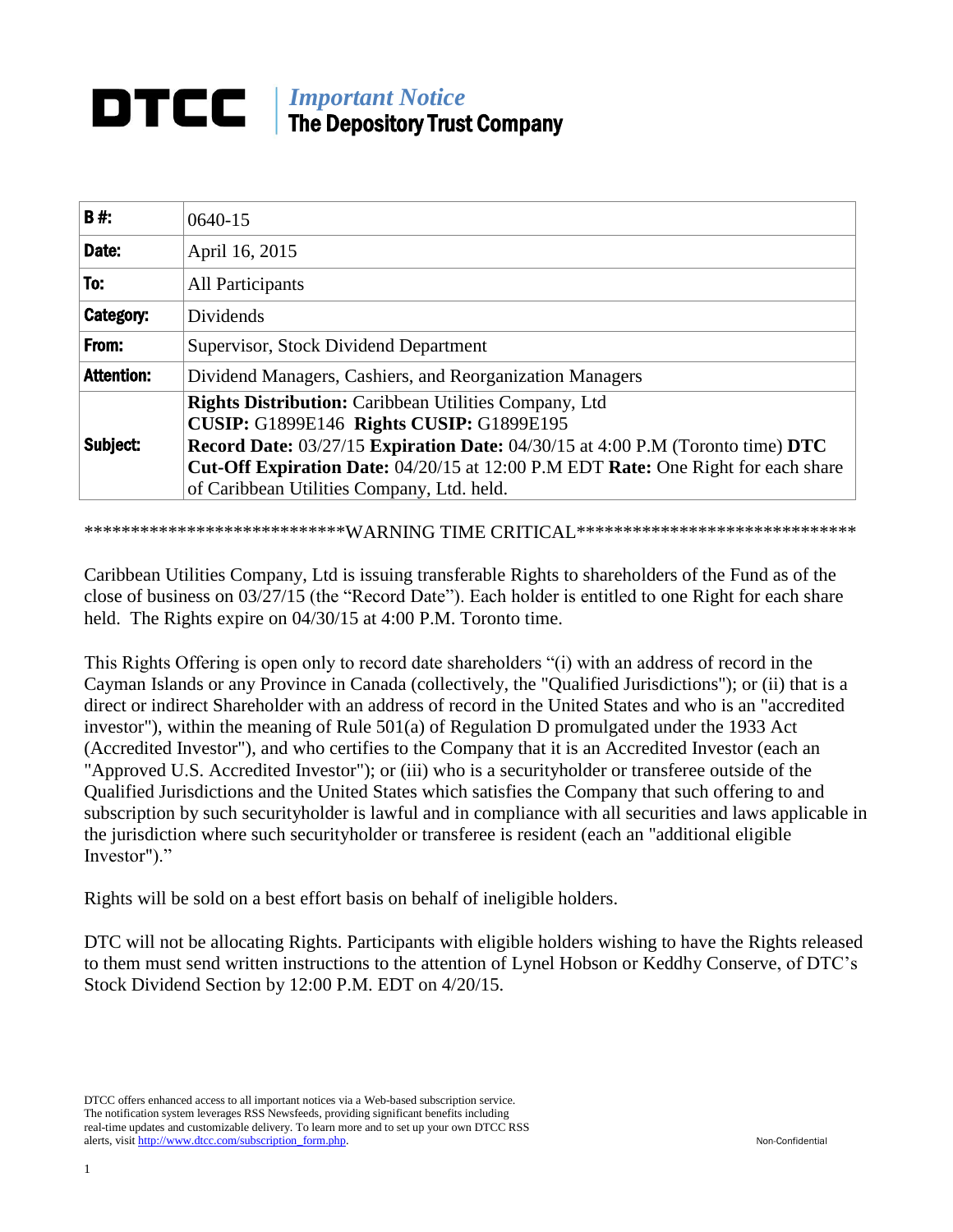## **B#: 0640-15**

## **Participants may submit instructions using the following methods:**

- **Fax:** 813-470-1097
- **Email:** [stockdividendprocessing@dtcc.com,](mailto:stockdividendprocessing@dtcc.com) [lhobson@dtcc.com](mailto:lhobson@dtcc.com) and [kconserve@dtcc.com](mailto:kconserve@dtcc.com)
	- o **Subject Line:** Right Instructions for Caribbean Utilities Company, Ltd CUSIP G1899E146

Clients must contact Lynel Hobson at 813-470-1572 or Keddhy Conserve at 813-470-1178 to confirm receipt of the instructions.

The following **MUST** be included in the written instructions:

- Instructions must be on company letterhead
- Include company brick and mortar address
- DTC authorized indemnity clause
- Medallion stamp
- DTC Participant number

Be advised that a sample Indemnification letter is accompanying this Important Notice.

Accredited Investors will need to complete the "US Accredited Investor's Letter" accompanying this notice in addition to submitting the written instructions.

The instructions will be processed only after acceptance by the Subscription Agent. **Participants will be responsible for receiving their Rights from the Subscription Agent**.

# **RECORD DATE POSITION INFORMATION SHOULD BE CONFIRMED THROUGH THE CA WEB.**

If Participants have any questions regarding this Important Notice, they may contact DTC's Customer Help Center at (888) 382-2721.

If Participants have any questions regarding this Rights Offering, they may contact Caribbean Utilities Company, Ltd at (345) 949-5200 or CST Trust Company at (800) 387 0825 or via email at [inquiries@canstockta.com.](mailto:inquiries@canstockta.com)

*Important Legal Information: The Depository Trust Company ("DTC") does not represent or warrant the accuracy, adequacy, timeliness, completeness or fitness for any particular purpose of the information contained in this communication, which is based in part on information obtained from third parties and not independently verified by DTC and which is provided as is. The information contained in this communication is not intended to be a substitute for obtaining tax advice from an appropriate professional advisor. In providing this communication, DTC shall not be liable for (1) any loss resulting directly or indirectly from mistakes, errors, omissions, interruptions, delays or defects in such communication, unless caused directly by gross negligence or willful misconduct on the part of DTC, and (2) any special, consequential, exemplary, incidental or punitive damages. To ensure compliance with Internal Revenue Service Circular 230, you are hereby notified that: (a) any discussion of federal tax issues contained or referred to herein is not intended or written to be used, and cannot be used, for the purpose of avoiding penalties that maybe imposed under the Internal Revenue Code; and (b) as a matter of policy, DTC does not provide tax, legal or accounting advice and accordingly, you should consult your own tax, legal and accounting advisor before engaging in any transaction.*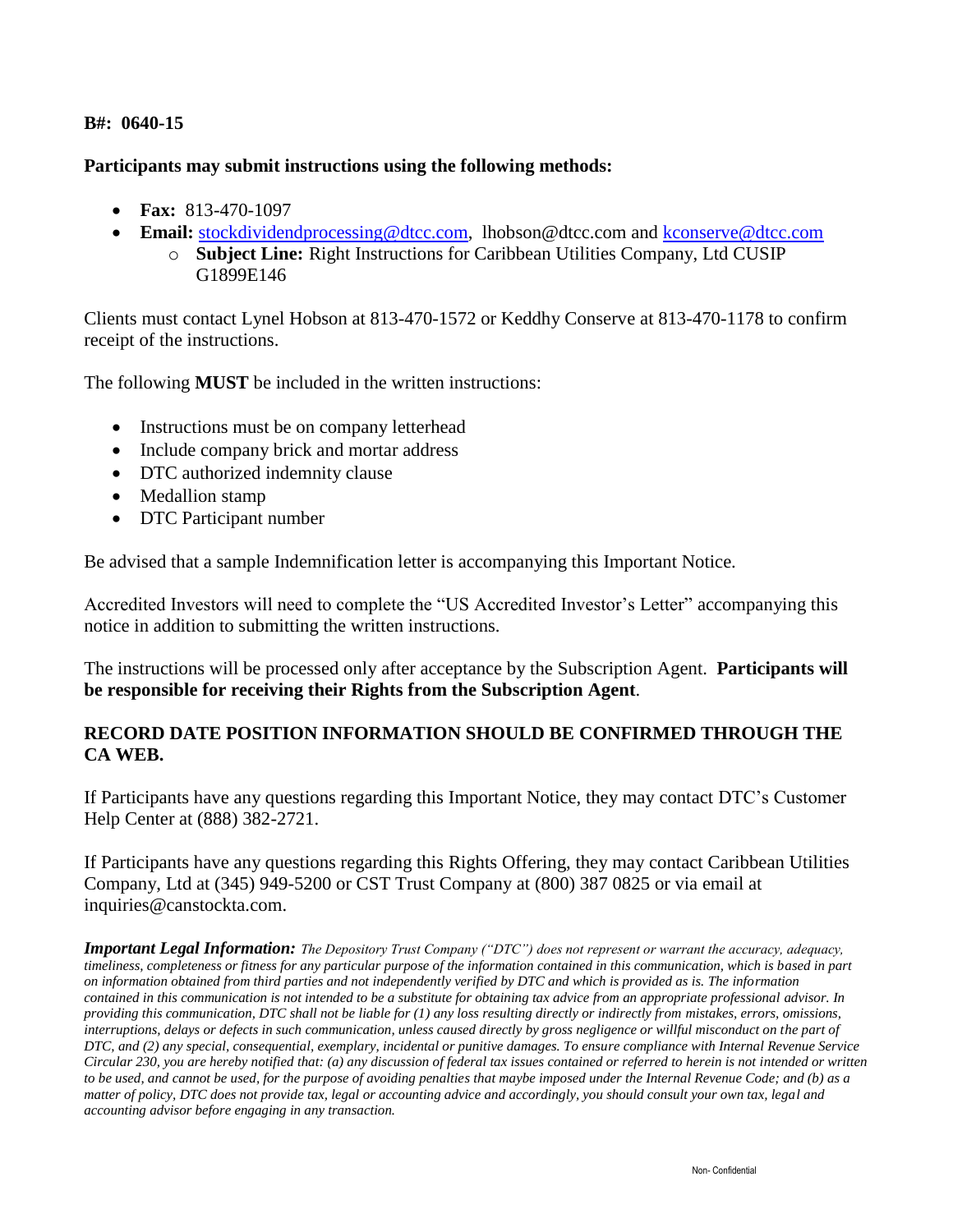## **B#: 0640-15**

## SAMPLE INDEMNITY LETTER

# YOUR COMPANY LETTERHEAD Brick and Mortar Address

Date:

Depository Trust & Clearing Corp. 55 Water Street New York, NY 10041 Attn: \_\_\_\_\_\_\_\_\_\_\_\_\_\_\_\_\_\_\_\_\_\_

Re: CUSIP#:

Sir/Madam: \_\_\_\_\_\_\_\_\_\_\_\_\_\_\_\_\_\_\_\_\_\_

On record date \_\_\_\_\_\_\_\_\_\_\_\_\_, we held \_\_\_\_\_\_\_\_\_\_\_\_\_\_\_\_\_\_\_\_\_\_\_\_\_\_\_ shares at DTC on behalf of beneficial owners, entitling us to receive \_\_\_\_\_\_\_\_\_\_\_\_\_\_\_\_\_\_\_\_\_\_\_\_ Warrants.

We hereby certify that all shares are beneficially owned by shareholders residing in the qualifying jurisdictions. These holders are therefore entitled to receive the rights, please accept this letter as authorization to have Warrants released to us in the name of \_\_\_\_\_\_\_\_\_\_\_\_\_\_\_\_\_\_\_\_

[INSERT INDEMNITOR'S NAME] hereby agrees to jointly and severally indemnify and defend DTC and Cede & Co., and each of their respective subsidiaries and affiliates, officers, directors, employees, agents and attorneys, (the "Indemnitees") against, and hold the Indemnitees harmless from, any Losses<sup>1</sup> and Legal Actions<sup>2</sup> suffered or incurred by the Indemnitees resulting from, relating to, arising out of or in connection with [INSERT THE NATURE OF THE REQUEST] (the "Request"), except as a result of the Indemnitees willful misconduct or gross negligence or fraud. By way of example but not by way of limitation, this indemnity applies to Legal Actions between and/or among [INSERT INDEMNITOR'S NAME<sub>l</sub> and/or Indemnitees.

[INSERT INDEMNITOR'S NAME] represent and warrant that we are duly authorized to execute this indemnity.

 1 "Losses" means and includes all losses, liabilities, damages, judgments, liabilities, payments, obligations, costs and expenses (including, without limitation, any costs of investigation and legal fees and expenses incurred in connection with, resulting from, relating to, arising out of or in connection with the Request), regardless of whether or not any liability, payment, obligation or judgment is ultimately imposed against the Indemnitees.

<sup>&</sup>lt;sup>2</sup> "Legal Action" means and includes any claim, counterclaim, demand, action, suit, countersuit, arbitration, inquiry, proceeding or investigation before any federal, state or foreign court or other tribunal, or any investigative or regulatory agency or self regulatory organization.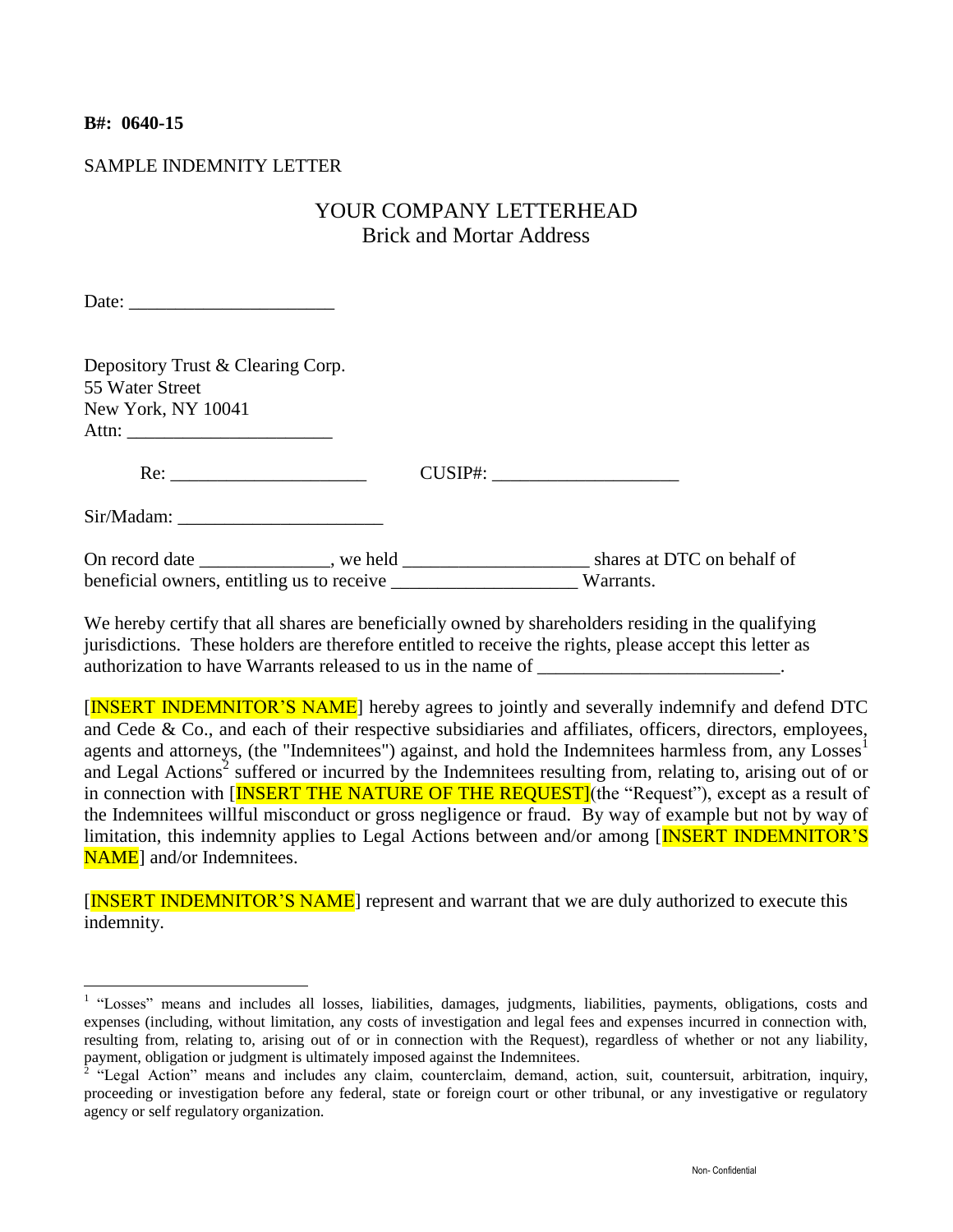# **B#: 0640-15**

Sincerely,

| Participant Number: ________________                                                                                                                                                                                                                                                                   |  |  |
|--------------------------------------------------------------------------------------------------------------------------------------------------------------------------------------------------------------------------------------------------------------------------------------------------------|--|--|
| Phone #: $\frac{1}{2}$ = $\frac{1}{2}$ = $\frac{1}{2}$ = $\frac{1}{2}$ = $\frac{1}{2}$ = $\frac{1}{2}$ = $\frac{1}{2}$ = $\frac{1}{2}$ = $\frac{1}{2}$ = $\frac{1}{2}$ = $\frac{1}{2}$ = $\frac{1}{2}$ = $\frac{1}{2}$ = $\frac{1}{2}$ = $\frac{1}{2}$ = $\frac{1}{2}$ = $\frac{1}{2}$ = $\frac{1}{2}$ |  |  |
|                                                                                                                                                                                                                                                                                                        |  |  |

Place Medallion Signature Guarantee Stamp Here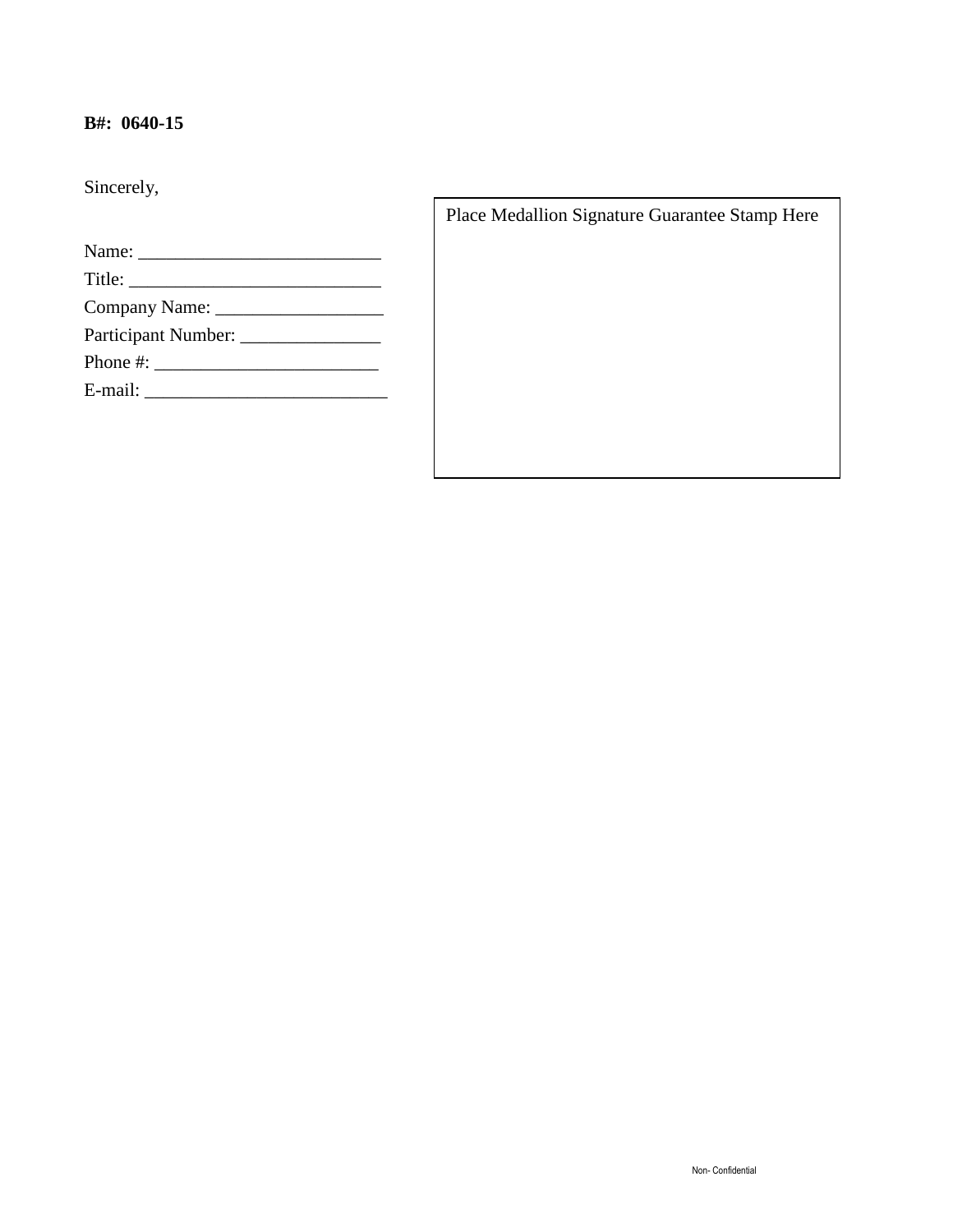

# **CARIBBEAN UTILITIES COMPANY, LTD.**

#### **PRIVATE PLACEMENT OF RIGHTS TO SUBSCRIBE FOR CLASS A ORDINARY SHARES**

The placement of rights to subscribe for Class A Ordinary Shares (the "Rights") and Class A Ordinary Shares issuable on the exercise of the Rights (the "Shares," and together with the Rights, the "Securities") of Caribbean Utilities Company, Ltd. (the "Corporation") is being made in the United States only to Accredited Investors (as defined in Rule 501(a) under the United States Securities Act of 1933, as amended (the "1933 Act")), concurrently with an offering of the Securities being made in Canada as described in the accompanying circular of the Corporation dated March 13, 2015 (the "Canadian Circular").

10 Rights entitle the holder thereof (a "Rightsholder") to subscribe for one fully paid and non-assessable Share at a price of U.S. \$10.77 per Share (the "Exercise Price"). The Rights may be exercised commencing on March 30, 2015 and the Rights will expire at 4:00 p.m. (Toronto time) (the "Expiration Time") on April 30, 2015 (the "Expiration Date"). **Rights not exercised at or before the Expiration Time on the Expiration Date will be void and will have no value**. CST Trust Company (the "Subscription Agent") is the Subscription Agent for this rights offering for Rightsholders registered as residing in the United States. In order to receive certificates representing the Rights, holders of Shares registered as residing in the United States must complete, sign and deliver to the Subscription Agent the "U.S. Accredited Investor's Letter" attached hereto as Schedule A.

Rightsholders (other than Ineligible Shareholders (as such term is defined in the Canadian Circular)) may exercise the Rights by delivering certificates representing the Rights, duly completed and executed, together with the sum of U.S. \$10.77 for each Share subscribed for, to the Subscription Agent in the manner and upon the terms set out in this U.S. Private Placement Memorandum (the "Memorandum") and the Canadian Circular.

**THE SECURITIES HAVE NOT BEEN AND WILL NOT BE REGISTERED UNDER THE 1933 ACT AND ARE BEING OFFERED AND SOLD WITHIN THE UNITED STATES EXCLUSIVELY TO ACCREDITED INVESTORS OR OUTSIDE THE UNITED STATES. THE SECURITIES MAY ONLY BE RESOLD OR TRANSFERRED IN A TRANSACTION THAT IS IN ACCORDANCE WITH THE RESTRICTIONS REFERRED TO IN "TRANSFER RESTRICTIONS" HEREIN.** 

**THE SECURITIES HAVE NOT BEEN RECOMMENDED BY THE SECURITIES AND EXCHANGE COMMISSION OR BY ANY STATE SECURITIES COMMISSION OR REGULATORY AUTHORITY, NOR HAVE ANY OF THE FOREGOING AUTHORITIES OR ANY CANADIAN SECURITIES COMMISSION PASSED ON THE ACCURACY OR ADEQUACY OF THIS U.S. PLACEMENT MEMORANDUM OR THE CANADIAN CIRCULAR. ANY REPRESENTATION TO THE CONTRARY IS A CRIMINAL OFFENSE.**

\_\_\_\_\_\_\_\_\_\_\_\_\_\_\_\_\_ The date of this U.S. Private Placement Memorandum is March 13, 2015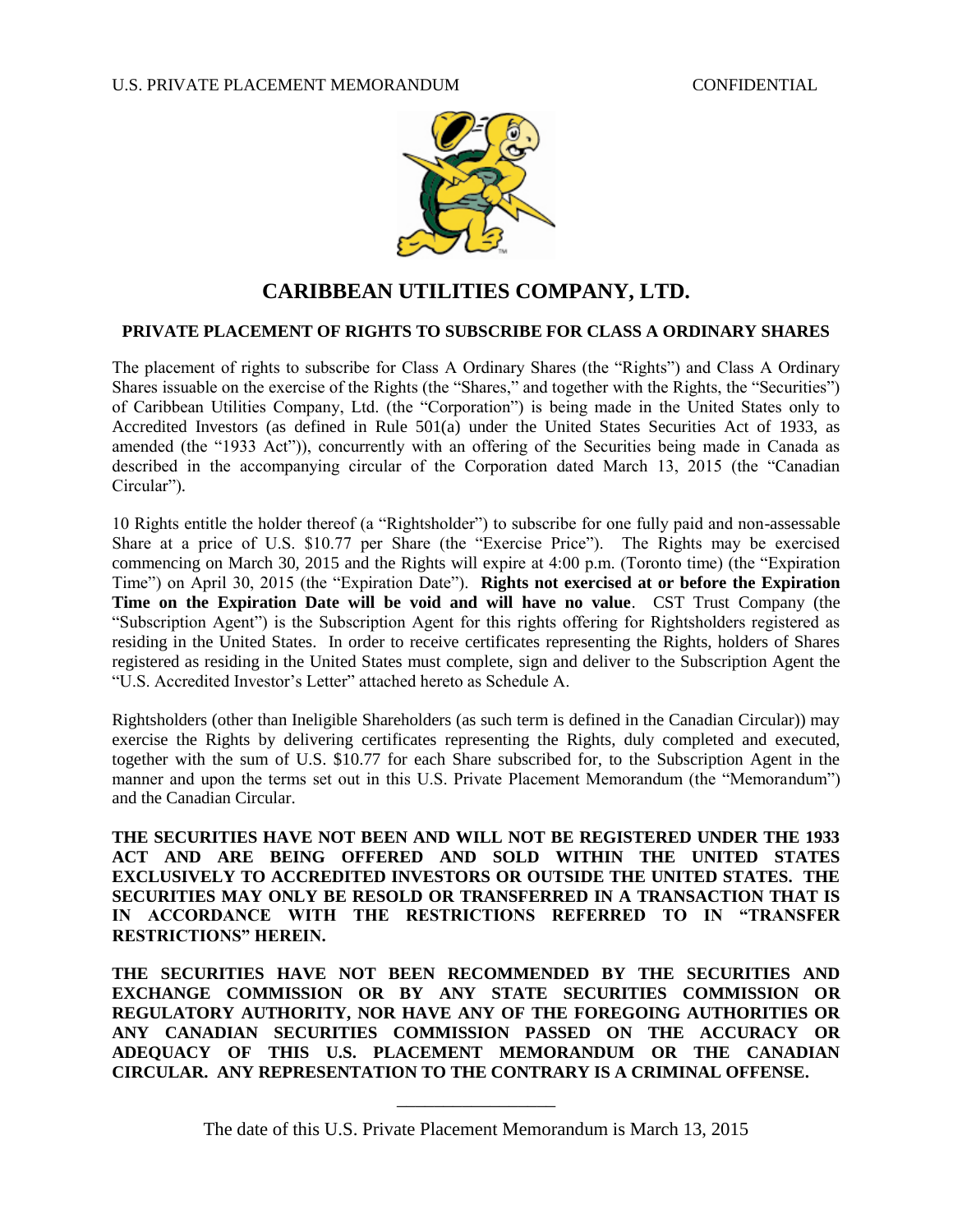The information contained herein (including that contained in the Canadian Circular) is delivered on a confidential basis to each U.S. offeree solely to enable such offeree to evaluate the Securities and does not constitute an offer to any other person or to the public generally to subscribe for or purchase any of the Securities. Distribution of this information to any person other than such offeree or those persons, if any, retained to advise such offeree with respect hereto is unauthorized, and any disclosure of any of this information without the prior written consent of the Corporation is prohibited. Each such offeree, by accepting delivery of this information, agrees to the foregoing and further agrees to make no photocopies of this information, or of any documents attached hereto.

No dealer, salesman or any other person has been authorized by the Corporation to give any information other than this Memorandum and the Canadian Circular or to make any representations in connection with the issue or sale of the Securities and, if given or made, such information or representation must not be relied upon as having been authorized by the Corporation. Neither the delivery of this Memorandum and the Canadian Circular nor any sale made in connection herewith shall, under any circumstances, constitute a representation or create any implication that the information contained in this U.S. Placement Memorandum and the Canadian Circular is correct as of any time subsequent to the date hereof and thereof. Each offeree, prior to purchasing any Securities, should perform its own investigation and analysis of the Corporation and the terms of the offering of the Securities.

The Corporation is incorporated under and governed by the laws of the Cayman Islands. All or substantially all of the Corporation's assets are located outside the United States and most of its directors and officers and the experts named in the Canadian Circular are residents of countries other than the United States. As a result, it may be difficult for investors to effect service of process within the United States upon the Corporation and those directors, officers and experts, or to realize in the United States upon judgments of courts of the United States predicated upon civil liability of the Corporation and such directors, officers or experts under the United States federal securities laws.

#### **Canadian Circular and Available Information**

This Memorandum is accompanied by the Canadian Circular, which has been filed by the Corporation with the securities commissions in each of the provinces of Canada for the purpose of qualifying the Securities for sale in all such provinces. The Canadian Circular is incorporated by reference herein, and this Memorandum is qualified in its entirety by the more detailed information contained therein.

#### **Taxation**

Prospective investors should be aware that the issuance of Rights and the purchase of the Shares may have tax consequences both in Canada and the United States. Such consequences for investors who are resident in, or citizens of, the United States are not described in this Memorandum or the Canadian Circular. Each prospective investor should consult its own tax advisor concerning the investment described herein.

## **Exchange Rates**

Except where otherwise indicated, all dollar figures in this Memorandum and the Canadian Circular are expressed in United States dollars. The rate of exchange, as reported by The Bank of Canada, for the conversion of United States dollars into Canadian dollars was Canadian \$1.27 = U.S. \$1.00 on March 12, 2015.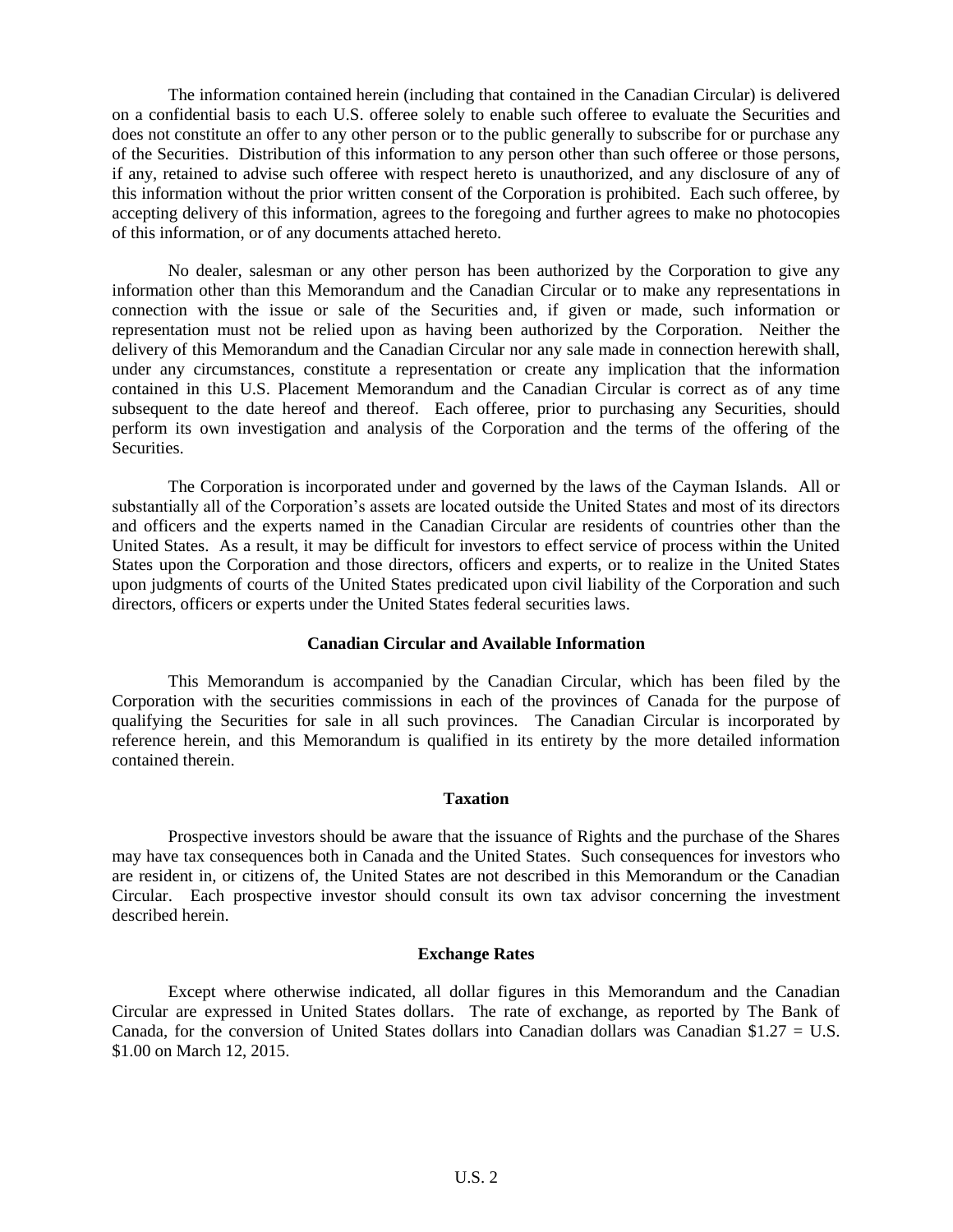#### **Transfer Restrictions**

The Securities may be offered, sold or otherwise transferred only, (i) to the Corporation, (ii) outside the United States in accordance with Rule 903 or Rule 904 of Regulation S under the U.S. Securities Act or (iii) in the case of the Rights, within the United States in accordance with the exemption from registration under the U.S. Securities Act provided by Rule 144 thereunder, if available, or any other available exemption, and in compliance with any applicable state securities laws. Furthermore, upon original issuance thereof and until such time as is no longer required under applicable requirements of the 1933 Act or applicable state laws, all certificates representing such Securities, and all certificates issued in exchange therefor or in substitution thereof, shall bear a legend to the foregoing effect.

Each U.S. offeree will, prior to its acquisition of the Rights, be required to make certain representations, warranties and covenants to the Corporation as contained in the "U.S. Accredited Investor's Letter" attached hereto as Schedule A. Each U.S. purchaser must agree that it will not offer, sell or otherwise transfer any of the Securities acquired in this offering, directly or indirectly, unless (i) the sale is to the Corporation; (ii) the sale is made outside the United States in compliance with the requirements of Rule 903 or Rule 904 of Regulation S under the 1933 Act; or (iii) the sale is made in the United States pursuant to an exemption from registration under the 1933 Act provided by Rule 144 thereunder, if available, or any other available exemption, and in compliance with any applicable state securities laws.

### **Legal Matters**

Certain legal matters in connection with the offering of the Securities in the United States will be passed upon by Seyfarth Shaw LLP on behalf of the Corporation.

\* \* \*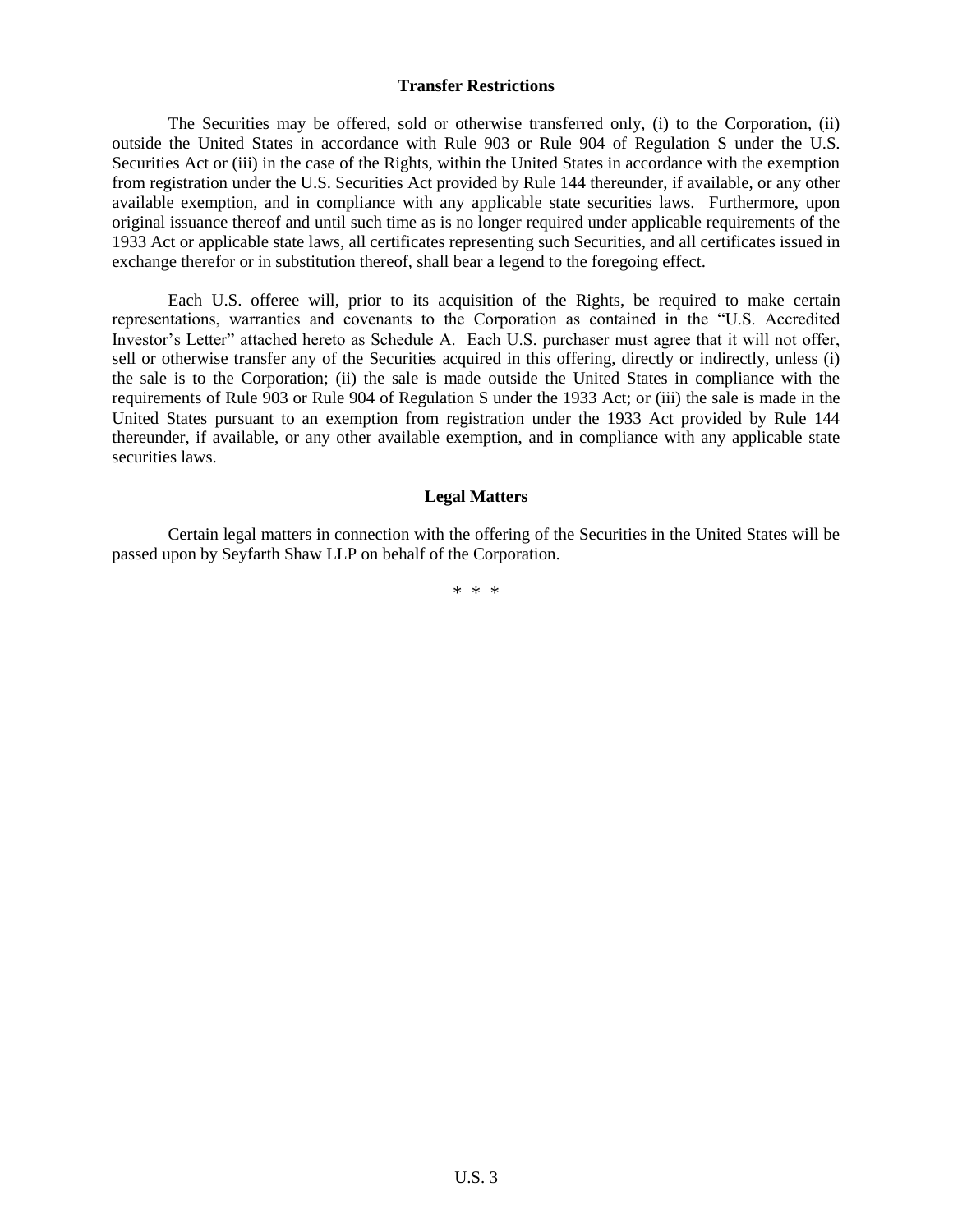## **U.S. Accredited Investor's Letter**

If delivered by mail: CST Trust Company P.O Box 1036 Adelaide Street Postal Station Toronto, ON M5C 2K4

If delivered by hand, courier or registered mail: CST Trust Company 320 Bay Street Basement Level (B1 Level) Toronto, ON M5H 4A6

Re: Acquisition of Rights to Purchase Class A Ordinary Shares Caribbean Utilities Company, Ltd.

In connection with the acquisition of its rights (the "Rights") to purchase the number of Class A Ordinary Shares (the "Shares" and, with the Rights, the "Securities") of Caribbean Utilities Company, Ltd. (the "Company") indicated herein, the undersigned represents, warrants and covenants to you as follows:

- (a) it is authorized to consummate the acquisition of the Securities;
- (b) it understands that the Securities have not been and will not be registered under the United States Securities Act of 1933, as amended (the "1933 Act") or any applicable state securities laws and that the contemplated sale is being made in reliance on a private placement exemption to accredited investors (as such term is defined on Annex A hereto, "Accredited Investors");
- (c) it has had access to such additional information, if any, concerning the Company as it has considered necessary in connection with its investment decision to acquire the Securities;
- (d) it has such knowledge and experience in financial and business matters as to be capable of evaluating the merits and risks of its investment in the Securities and is able to bear the economic risks of such investment;
- (e) it is an Accredited Investor and is acquiring the Securities for its own account or for the account of an Accredited Investor as to which it exercises sole investment discretion, and not with a view to any resale, distribution or other disposition of the Securities in violation of United States securities laws or applicable state securities laws;
- (f) it acknowledges that it has not acquired the Securities as a result of any general solicitation or general advertising, including advertisements, articles, notices or other communications published in any newspaper, magazine or similar media or broadcast over radio or television, or any seminar or meeting whose attendees have been invited by general solicitation or general advertising;
- (g) it agrees that if it decides to offer, sell or otherwise transfer any of the Securities, such Securities may be offered, sold or otherwise transferred only, (i) to the Company, (ii) outside the United States in accordance with Rule 903 or Rule 904 of Regulation S under the 1933 Act or (iii) within the United States in accordance with the exemption from registration under the 1933 Act provided by Rule 144 thereunder, if available, or any other available exemption, and in compliance with any applicable state securities laws;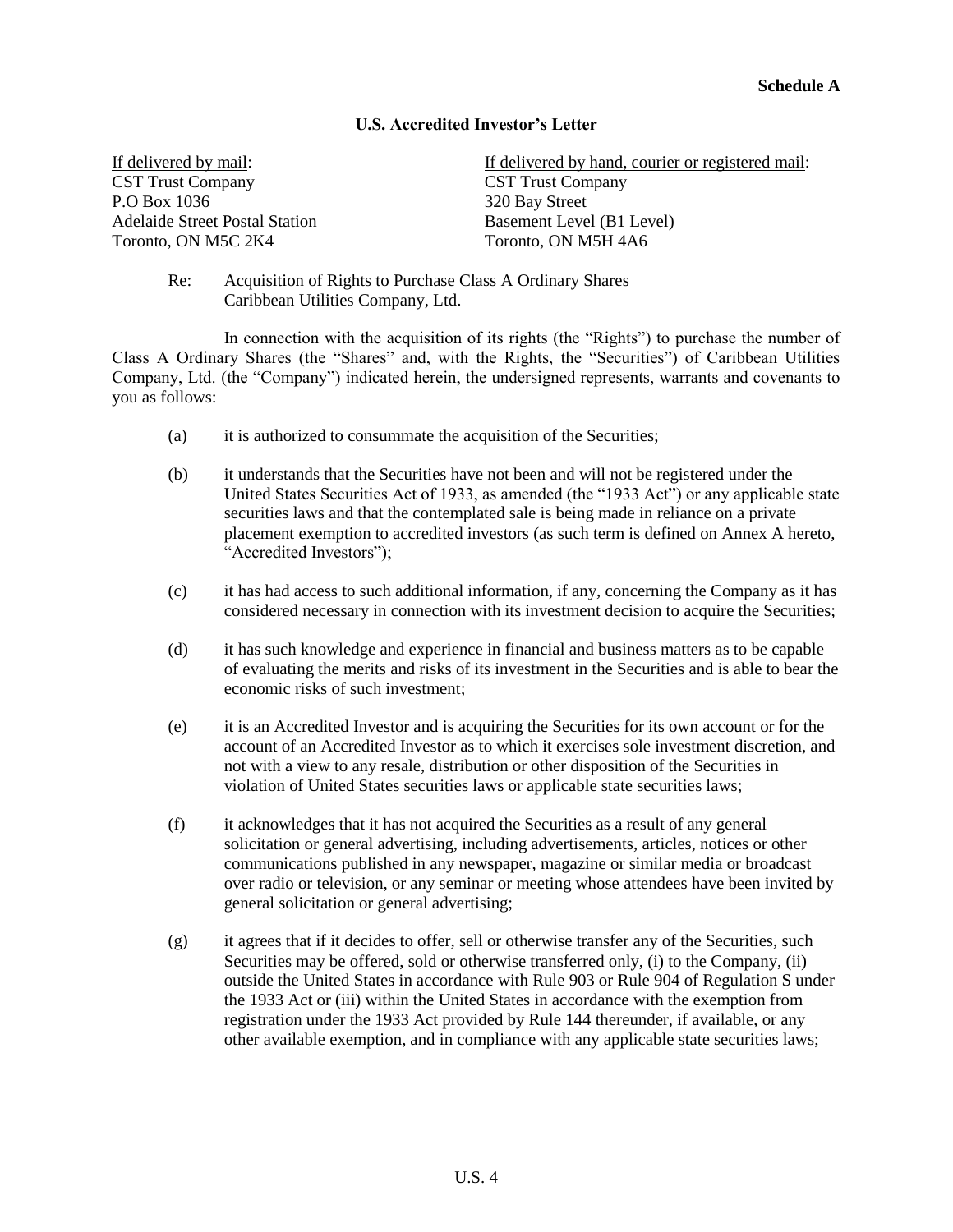(h) it understands and acknowledges that upon the original issuance thereof, and until such time as the same is no longer required under applicable requirements of the 1933 Act or applicable state securities laws, certificates representing Securities, and all certificates issued in exchange therefor or in substitution thereof, shall bear the following legend:

"THE SECURITIES REPRESENTED HEREBY HAVE NOT BEEN REGISTERED UNDER THE UNITED STATES SECURITIES ACT OF 1933, AS AMENDED (THE "U.S. SECURITIES ACT"). THE HOLDER HEREOF, BY PURCHASING SUCH SECURITIES, AGREES FOR THE BENEFIT OF THE COMPANY THAT SUCH SECURITIES MAY BE OFFERED, SOLD OR OTHERWISE TRANSFERRED ONLY (A) TO THE COMPANY, (B) OUTSIDE THE UNITED STATES IN ACCORDANCE WITH RULE 903 OR RULE 904 OF REGULATION S UNDER THE U.S. SECURITIES ACT OR (C) WITHIN THE UNITED STATES IN ACCORDANCE WITH THE EXEMPTION FROM REGISTRATION UNDER THE U.S. SECURITIES ACT PROVIDED BY RULE 144 THEREUNDER, IF AVAILABLE, OR ANY OTHER AVAILABLE EXEMPTION, AND IN COMPLIANCE WITH ANY APPLICABLE STATE SECURITIES LAWS. DELIVERY OF THIS CERTIFICATE MAY NOT CONSTITUTE GOOD DELIVERY IN SETTLEMENT OF TRANSACTIONS ON STOCK EXCHANGES IN CANADA. PROVIDED THAT THE COMPANY IS A "FOREIGN ISSUER" WITHIN THE MEANING OF REGULATION S AT THE TIME OF SALE, A NEW CERTIFICATE BEARING NO LEGEND MAY BE OBTAINED FROM THE COMPANY'S REGISTRAR AND TRANSFER AGENT, UPON DELIVERY OF THIS CERTIFICATE AND A DULY EXECUTED DECLARATION, IN A FORM SATISFACTORY TO THE COMPANY'S REGISTRAR AND TRANSFER AGENT AND THE COMPANY, TO THE EFFECT THAT SUCH SALE IS BEING MADE IN ACCORDANCE WITH RULE 903 OR RULE 904 OF REGULATION S UNDER THE U.S. SECURITIES ACT.";

provided, that if the Securities are being sold under paragraph (g)(ii) above, and provided that the Company is a "foreign issuer" within the meaning of Regulation S at the time of sale, any such legend may be removed by providing a declaration to the Company's registrar and transfer agent, to the effect set forth in Annex B hereto (or as the Corporation may prescribe from time to time) and, if required by the registrar and transfer agent, an opinion of counsel of recognized standing reasonably satisfactory to the registrar and transfer agent, that such legend is no longer required under applicable requirements of the 1933 Act; and provided, further, that, if any such Securities are being sold pursuant to Rule 144 under paragraph  $(g)(iii)$  above, the legend may be removed by delivery to the Company's registrar and transfer agent and the Company of an opinion of counsel, of recognized standing reasonably satisfactory to the Company, that such legend is no longer required under applicable requirements of the 1933 Act or state securities laws;

- (i) it consents to the Company making a notation on its records or giving instructions to any transfer agent of the Securities in order to implement the restrictions on transfer set forth and described herein; and
- (j) if required by applicable securities legislation, regulatory policy or order or by any securities commission, stock exchange or other regulatory authority, it will execute, deliver and file and otherwise assist the Company in filing reports, questionnaires, undertakings and other documents with respect to the issue of the Securities.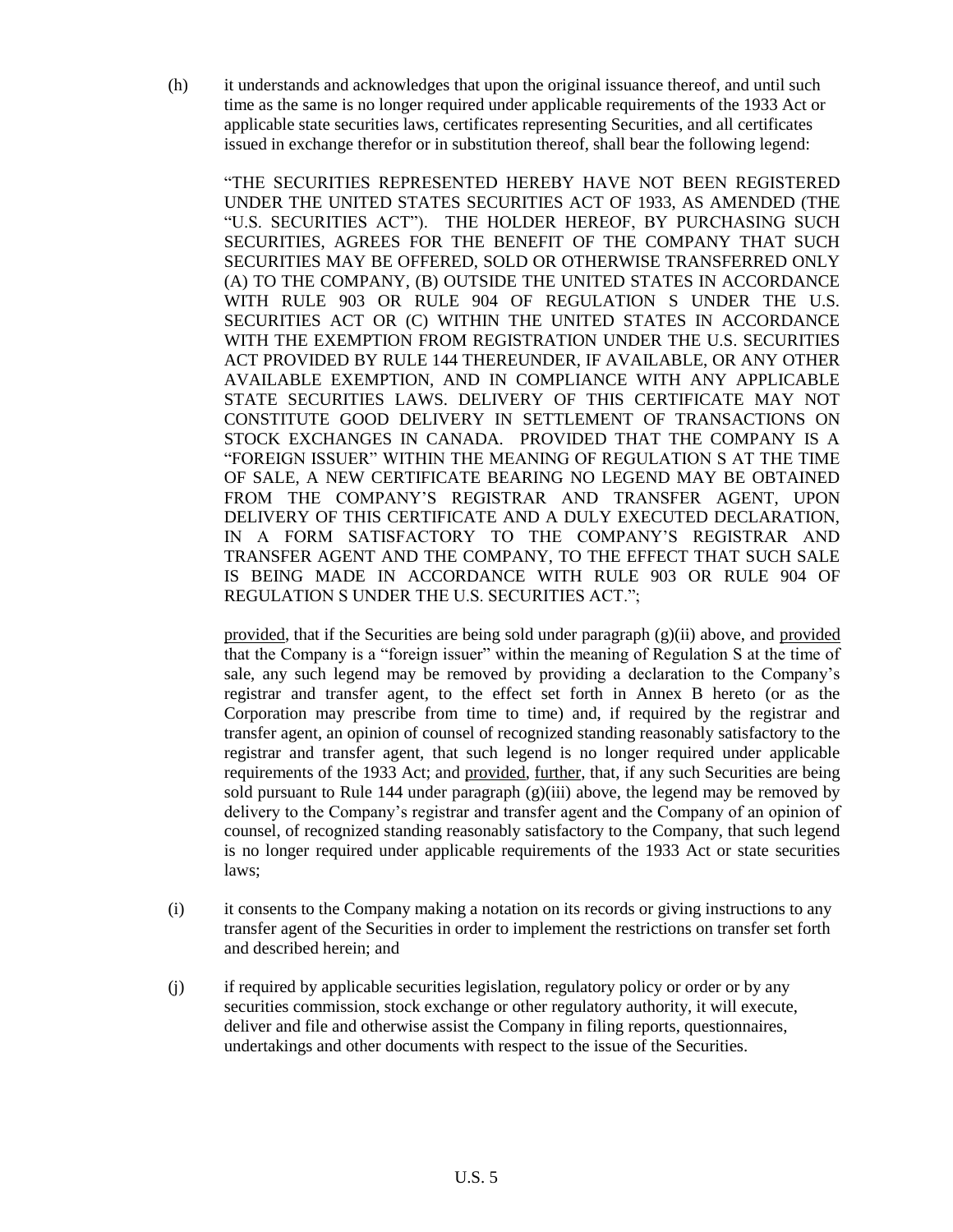The undersigned acknowledges that the representations and warranties and agreements contained herein are made by it with the intent that they may be relied upon by you in determining its eligibility to acquire the Securities. By this letter the undersigned represents and warrants that the foregoing representations and warranties are true and that they shall survive the acquisition by it of the Rights and the underlying Shares and shall continue in full force and effect notwithstanding any subsequent disposition by the undersigned of the Securities.

You are irrevocably authorized to produce this letter or a copy hereof to any interested party in any administrative or legal proceeding or official inquiry with respect to the matters covered hereby.

Registration of the certificate(s) representing the Rights should be made as follows (if space is insufficient, attach a list):

| Name:                  |  |
|------------------------|--|
| Address:               |  |
|                        |  |
|                        |  |
|                        |  |
| Number of              |  |
| Rights Acquired:       |  |
| Total                  |  |
| <b>Purchase Price:</b> |  |

The certificate(s) representing the Rights should:

 $\Box$  be mailed by registered mail to the registered holder(s) at the address set forth in the prior paragraph; or

□ be made available to be picked up at the principal office of the Company's Registrar and Transfer Agent in the City of Toronto, Ontario.

\* Please check one box, failing which such certificate will be mailed by registered mail to the registered holder(s) as described above.

Dated: **Dated:** 

Name of Purchaser

FOR ENTITY SIGNATURE: By:

Name: Title:

FOR INDIVIDUAL SIGNATURE:

Signature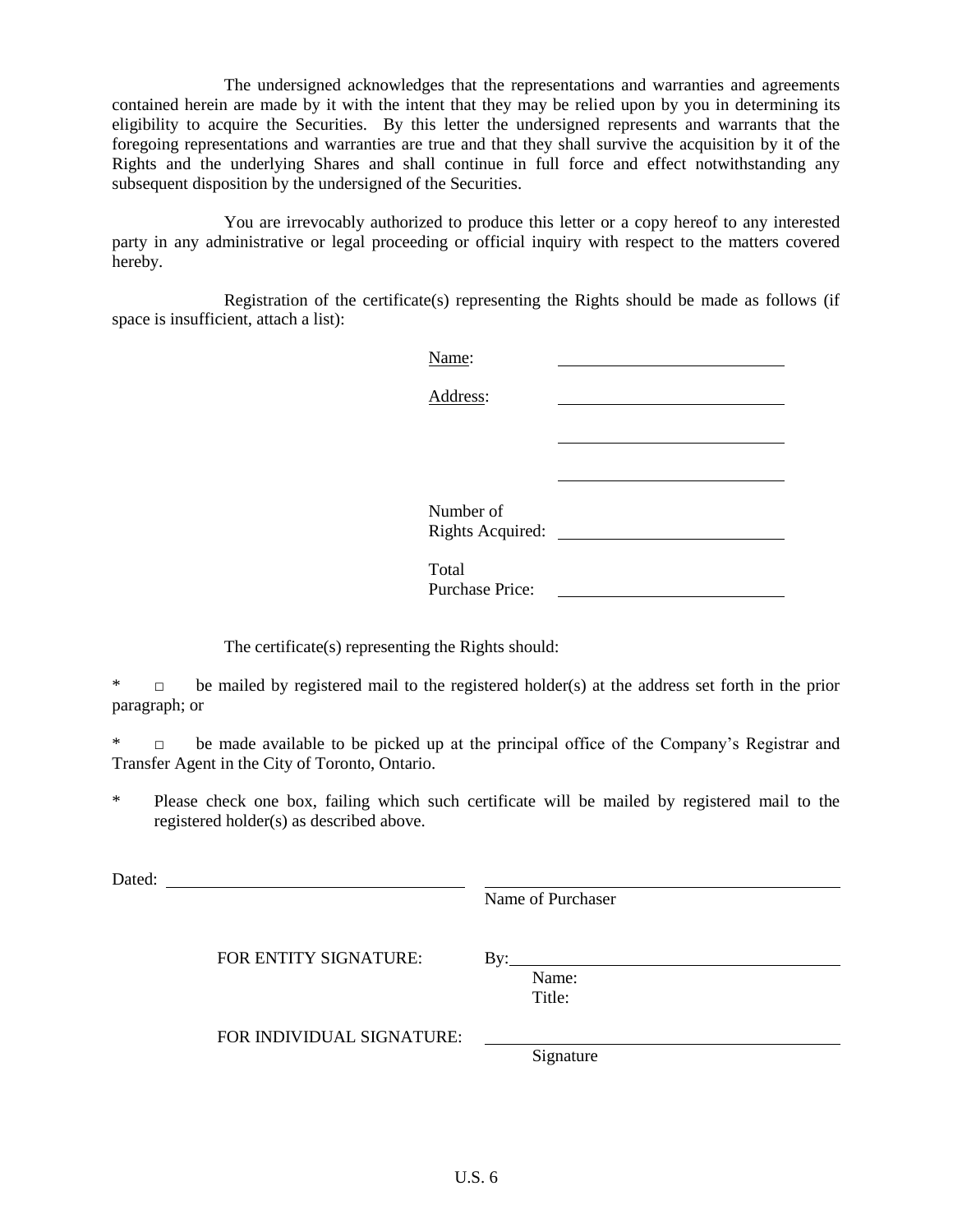# **ANNEX A**

## DEFINITION OF ACCREDITED INVESTOR

"Accredited Investor" means any entity which comes within any of the following categories:

- (1) Any bank as defined in Section 3(a)(2) of the 1933 Act or any savings and loan association or other institution as defined in Section  $3(a)(5)(A)$  of the 1933 Act whether acting in its individual or fiduciary capacity; any broker or dealer registered pursuant to Section 15 of the Securities Exchange Act of 1934; any insurance company as defined in Section 2(13) of the 1933 Act; any investment company registered under the Investment Company Act of 1940 or a business development company as defined in Section  $2(a)(48)$  of that Act; any Small Business Investment Company licensed by the U.S. Small Business Administration under Section 301(c) or (d) of the Small Business Investment Act of 1958; any plan established and maintained by a state, its political subdivisions, or any agency or instrumentality of a state or its political subdivisions, for the benefit of its employees, if such plan has total assets in excess of US\$5,000,000; any employee benefit plan within the meaning of the Employee Retirement Income Security Act of 1974, if the investment decision is made by a plan fiduciary, as defined in Section 3(21) of such Act, which is either a bank, savings and loan association, insurance company, or registered investment adviser, or if the employee benefit plan has total assets in excess of US\$5,000,000, or, if a self-directed plan, with investment decisions made solely by persons that are accredited investors;
- (2) Any private business development company as defined in Section 202(a)(22) of the Investment Advisers Act of 1940;
- (3) Any organization described in Section  $501(c)(3)$  of the Internal Revenue Code, corporation, Massachusetts or similar business trust, or partnership, not formed for the specific purpose of acquiring the securities offered, with total assets in excess of US\$5,000,000;
- (4) Any director, executive officer, or general partner of the issuer of the securities being offered or sold, or any director, executive officer, or general partner of a general partner of that issuer;
- (5) Any natural person whose individual net worth, or joint net worth with that person's spouse, at the time of his purchase exceeds \$1,000,000;

For purposes of calculating net worth under this paragraph (5):

(A) The person's primary residence shall not be included as an asset;

(B) Indebtedness that is secured by the person's primary residence, up to the estimated fair market value of the primary residence at the time of the sale of securities, shall not be included as a liability (except that if the amount of such indebtedness outstanding at the time of sale of securities exceeds the amount outstanding 60 days before such time, other than as a result of the acquisition of the primary residence, the amount of such excess shall be included as a liability); and

(C) Indebtedness that is secured by the person's primary residence in excess of the estimated fair market value of the primary residence at the time of the sale of securities shall be included as a liability;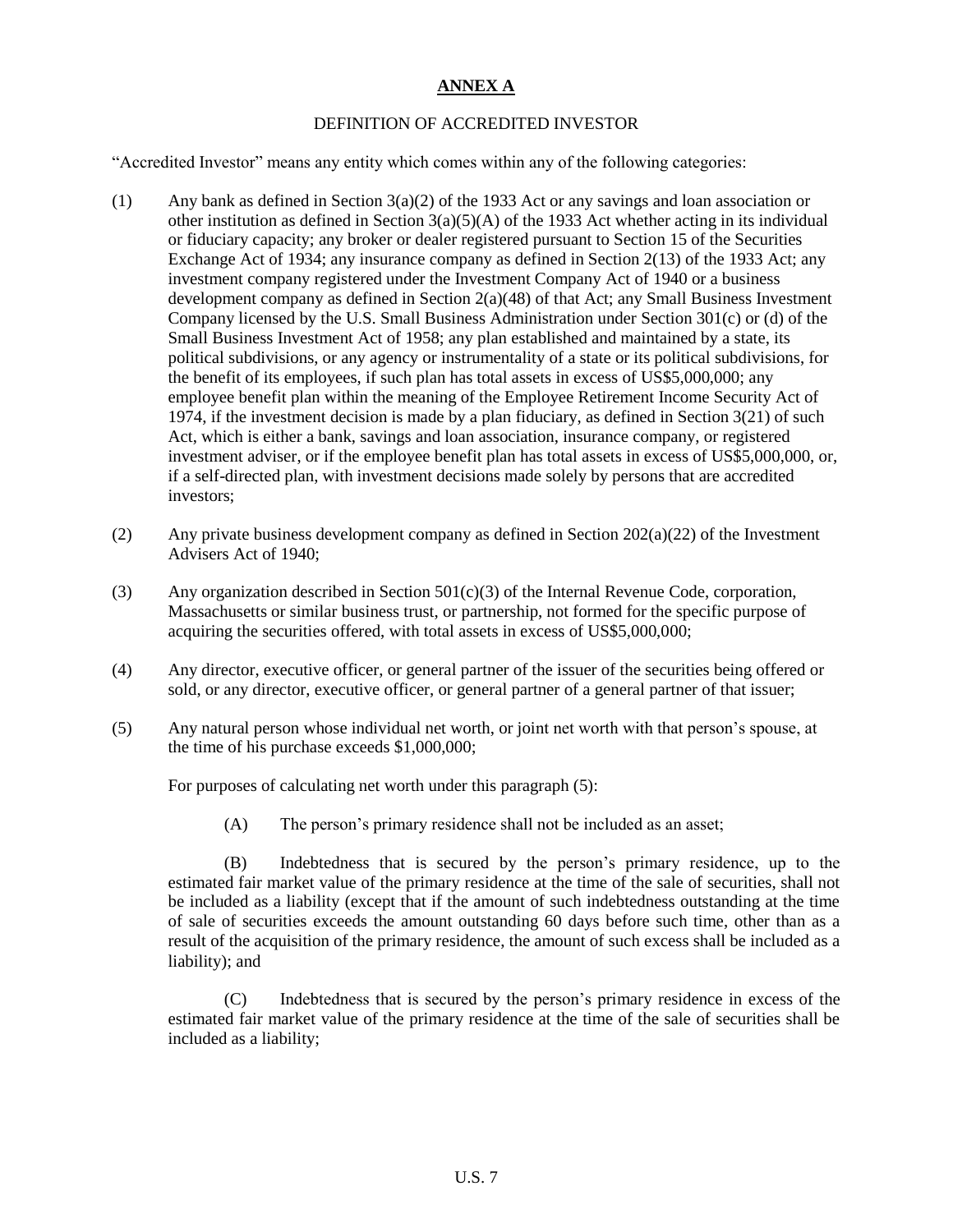- (6) Any natural person who had an individual income in excess of \$200,000 in each of the two most recent years or joint income with that person's spouse in excess of \$300,000 in each of those years and has a reasonable expectation of reaching the same income level in the current year;
- (7) Any trust with total assets in excess of US\$5,000,000, not formed for the specific purpose of acquiring the securities offered, whose purchase is directed by a sophisticated person, being defined as a person who has such knowledge and experience in financial and business matters that he or she is capable of evaluating the merits and risks of the prospective investment.
- (8) Any entity in which all of the equity owners are accredited investors.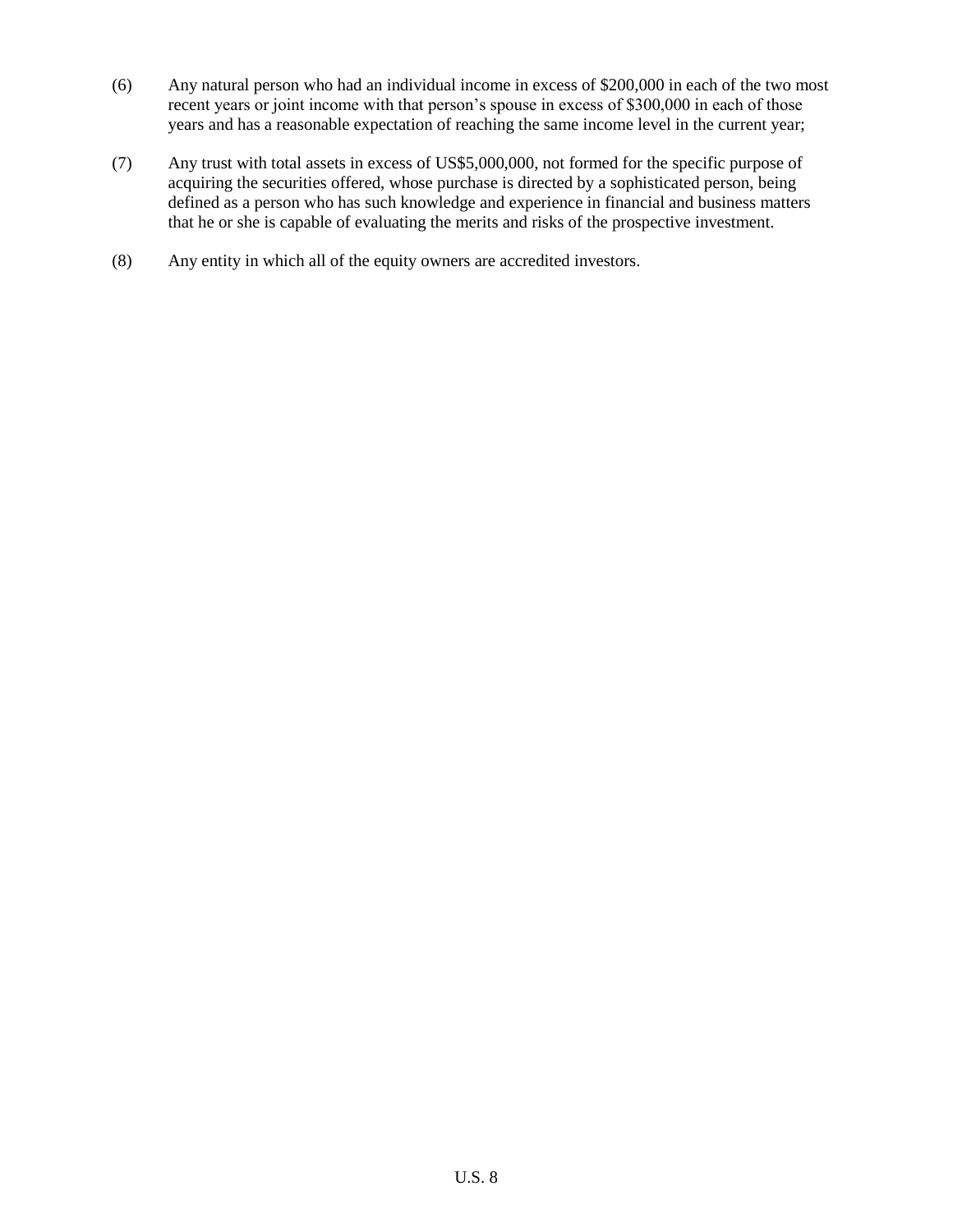## **ANNEX B**

## FORM OF DECLARATION FOR REMOVAL OF LEGEND

TO: If delivered by mail: CST Trust Company P.O Box 1036 Adelaide Street Postal Station Toronto, ON M5C 2K4

If delivered by hand, courier or registered mail: CST Trust Company 320 Bay Street Basement Level (B1 Level) Toronto, ON M5H 4A6

as registrar and transfer agent for the Rights and the Class A Ordinary Shares of Caribbean Utilities Company, Ltd.

The undersigned:

- acknowledges that the sale of the securities of Caribbean Utilities Company, Ltd. (the "Company") to which this declaration relates is being made in reliance on Rule **[903] [904]** of Regulation S under the United States Securities Act of 1933, as amended (the "U.S. Securities Act"), and
- certifies that:
- 1. *[If the transfer is to be made under Rule 904, insert* it is not an affiliate of the Company (as defined in Rule 405 under the U.S. Securities Act),]
- 2. *[If the transfer is to be made under Rule 904, insert* the offer of the securities was not made to a person in the United States and either (A) at the time the buy order was originated, the buyer was outside the United States, or the seller and any person acting on its behalf reasonably believes that the buyer was outside the United States, or (B) the transaction was executed on or through the facilities of the Toronto Stock Exchange, and neither the seller nor any person acting on its behalf knows that the transaction has been prearranged with a buyer in the United States,]
- 3. *[If the transfer is to be made under Rule 903, insert* the offer of the securities was not made to a person in the United States and at the time the buy order was originated, the buyer was outside the United States, or the seller and any person acting on its behalf reasonably believes that the buyer was outside the United States.]
- 4. neither the seller nor any affiliate of the seller nor any person acting on any of their behalf has engaged or will engage in any directed selling efforts in the United States in connection with the offer and sale of the securities,
- 5. the sale is bona fide and not for the purpose of "washing off" the resale restrictions imposed because the securities are "restricted securities" (as that term is defined in Rule  $144(a)(3)$  under the U.S. Securities Act),
- 6. the seller does not intend to replace the securities sold in reliance on Rule **[903] [904]** of Regulation S with fungible unrestricted securities, and
- 7. the contemplated sale is not a transaction, or part of a series of transactions which, although in technical compliance with Regulation S, is part of a plan or scheme to evade the registration provisions of the U.S. Securities Act.